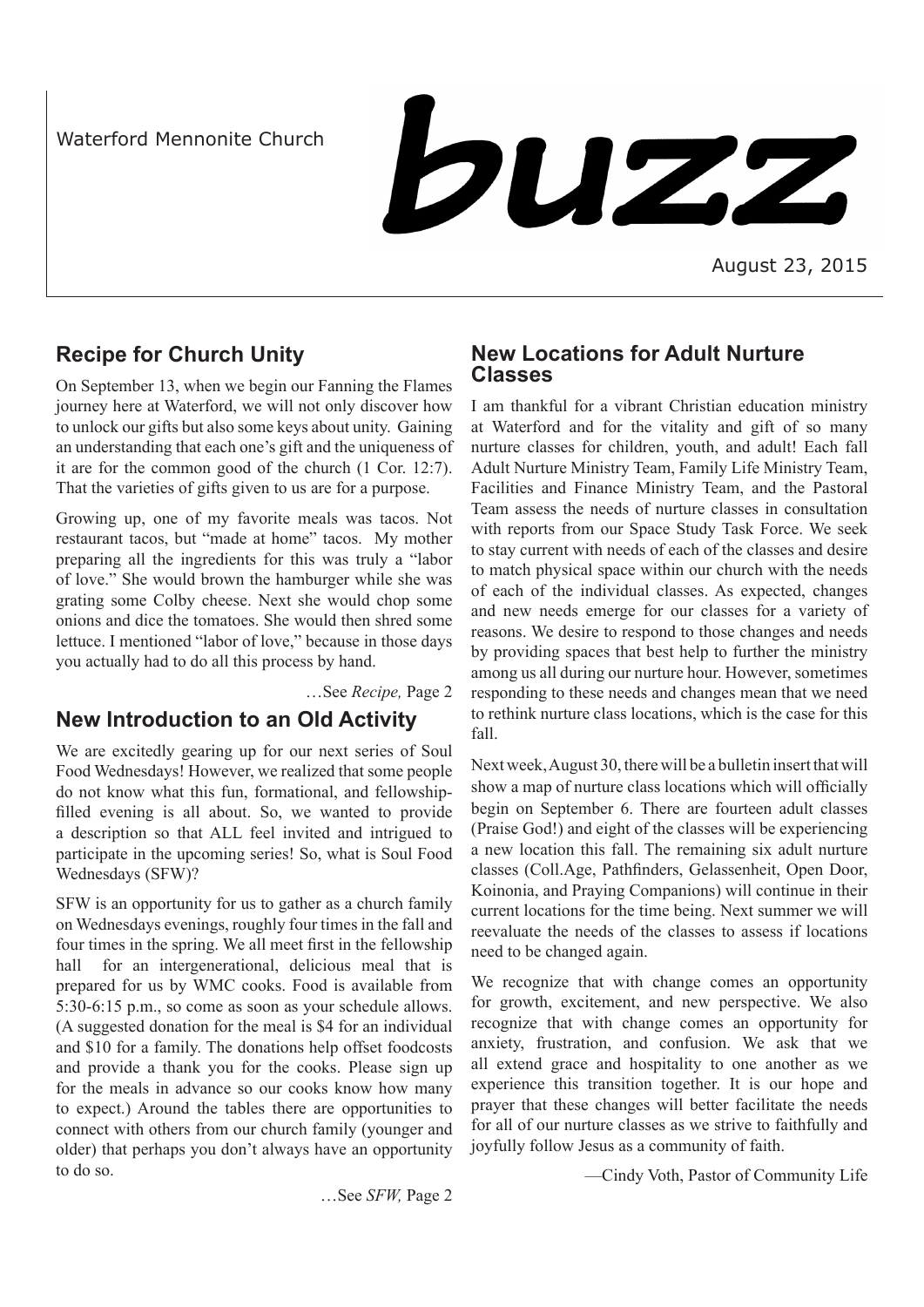### *Recipe* from Page 1

Nothing could be purchased that was pre-shredded or prechopped. Nothing came in a nice re-sealable bag for convenience. When she was ready and it was time for the meal, Mom would call us to the table and we would pray (well, I mean, at least pretend to pray). It's not that I wasn't thankful; it's just that it was hard to focus on anything else when the aroma of your favorite food is right in front of your nose!

Building a taco is truly a science. The first thing we would do is grab a corn tortilla that Mom had fried up in lard and begin to customize the construction of the ingredients to our own personal preference. For example, my brother believed that the hamburger went into the tortilla first, then all the other items, with the cheese last. This was so the cheese was not next to the warm meat, causing the cheese to melt. My mom believed that the tomatoes should be on top so their juice might seep through everything, adding to the flavor. My father was convinced that after each ingredient, a generous dose of Louisiana hot sauce should be added so that he could taste it on every bite. My sister said, "Hold the onions please." Now the correct way (my way) was to begin with the hamburger, then cheese, and then the onion. This was followed by the aforementioned Louisiana hot sauce. Then came the tomatoes followed by the lettuce. Fold in half and begin eating at either end. Mmm, good!

As I think back about this, it didn't really matter what order the goodies went on. When it was done, it was a taco! We all had our personal preference because our tastes were different. This is much like the church. The ingredients (variety of gifts, 1 Cor. 12:4) and the order (variety of ministries, 1 Cor. 12:5) and the cheese melting or not (variety of effects, 1 Cor. 12:6) may vary but when it's done, it is a taco (the common good, 1 Cor. 12:7). I am encouraged that even though there are a variety of gifts, "There is one body and one Spirit, just as also you were called in one hope of your calling" (Eph 4:4). I am looking forward to September 13. Mmm, good!

—Greg Hire, coordinator of ministry gifts

### *SFW* from Page 1

There is often laughing, catching up, and an opportunity to get to know others in our church family in a new, and perhaps deeper way. Following dinner, there are activities for all ages from 6:30-8:00 p.m. These activities challenge us in our faith, broaden our understanding of who God is and who God has called us to be, urge us forward in our faith formation, and create opportunities to bond with others in the congregation.

- Adults are invited to participate in electives during this block of time. We have had elective options in the past on themes such as creation care, spiritual disciplines, food in the Bible, genres in the Bible, game nights, financial stewardship, concerns related to end of life, etc.
- Infants through second grade: there are adults present to spend time with children in this age group as they play and interact together.
- Venture Club (students in grades 3-5) and Junior Youth Fellowship (grades 6-8) meet for their regular faith formation activities.
- Mennonite Youth Fellowship (high school students) meet together and in regular faith formation activities, beginning at 6:30 rather than their typical 7 p.m.
- Our Fall 2015 Soul Food Wednesdays will take place on September 30, October 14 and 28, and November 11. The adult elective will focus on our theme of "Fanning the Flames" and will have a variety of activities throughout the course of the series. More details and sign up sheets will be coming!

Please mark your calendars, and plan on participating in these fun, formational, and fellowship-filled evenings. Been a WMCer for decades but never attended SFW before? Please come! New to Waterford? Please come! We look forward to spending these Wednesday evenings together!

> —Cindy Voth, pastor of community life, on behalf of Adult Nurture Ministry Team: Aaron Lehman, lay ministry partner; Laurina Graber-Ditzler, Chris Judson, and Ken Otto



## **Past Church Activities**

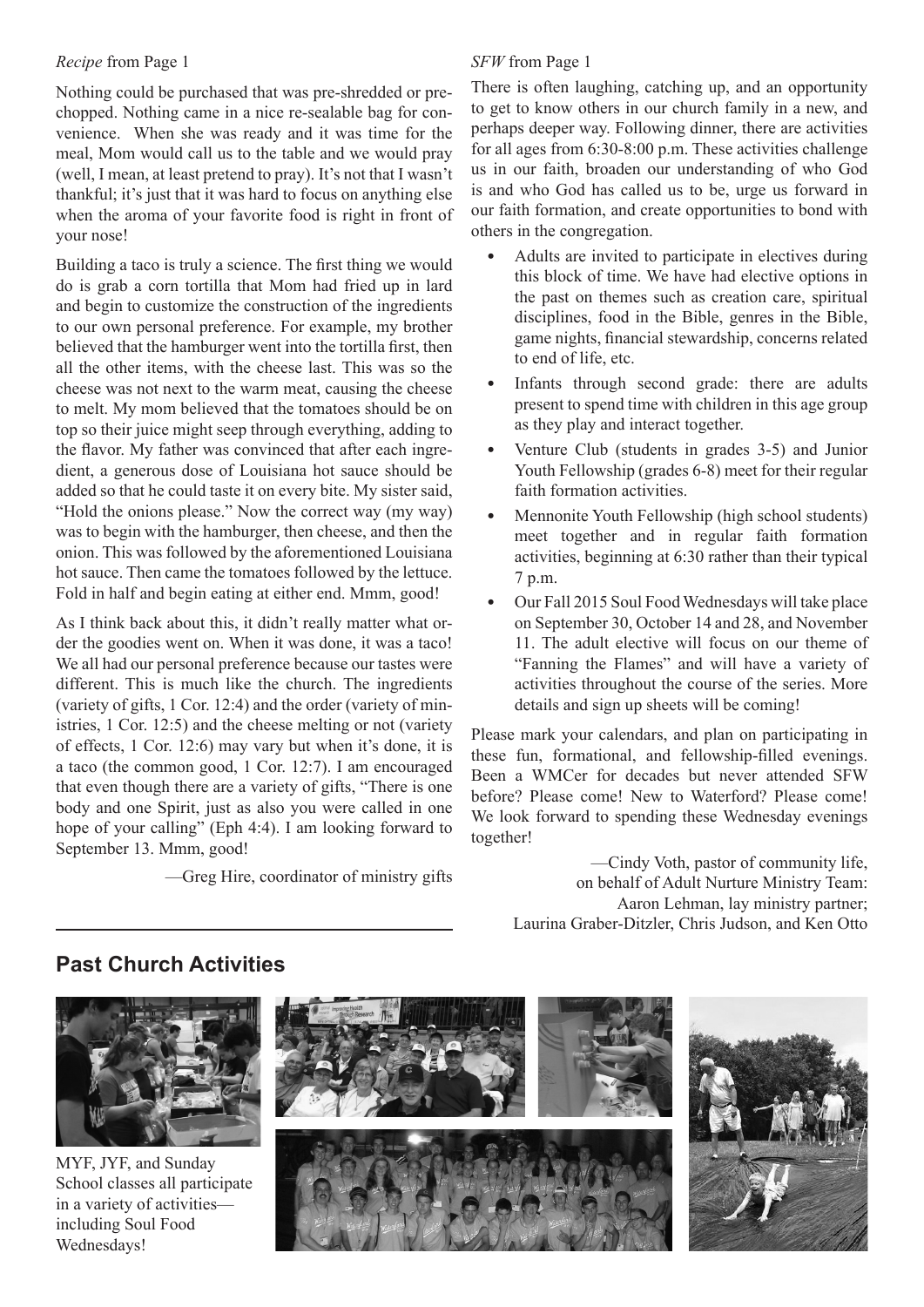## **MCC Update** — **Part 2 of 2**



Several women from the Seekers class stay in the Christmas spirit all year long by sorting and pricing Christmas decor at The Depot. Carlos Ramos sorted and hung used clothing several days a week, while Galen Yoder weaves rugs and Darrel Sommers serves in the Material Resource Center

(MRC) as a volunteer. This summer, Vicki Weirich brought a grandchild along to help bag purchases at the checkout counter. Bill Swartzendruber works with audio, video and stereo equipment donations. This summer, Evan Judson worked in the warehouse sorting donations and recycling clothing, books and cardboard. Our youth have visited the warehouse and served in a variety of capacities. Many more of you have donated your time and goods.

I grew up hearing about "MCC", but serving in the role as Great Lakes Thrift Shops Coordinator this past year has expanded my knowledge. Did you know your donations and volunteer hours working at The Depot have contributed over \$300,000 to MCC this past year? Overall, thrift shops in the US and Canada have contributed over \$16,000,000 this year to surpass a total of over \$200,000,000 since their beginning. To put it in perspective, donations for 2 months from our local MCC thrift shop provides a teacher for 430 children at Menno Kids Academy in Kenya, along with providing shoes and clean drinking water for

a year. In addition, a family in Guatemala is supported in raising flowers and fish to sell at the marketplace, keeping the family intact in their own home with beds and food to eat! Women are harvesting honey from their bee hives and sand dams help provide water through the dry months.



Do you have a few spare hours a month or extra pocket change? Would you like to get involved in meaningful work? Why not join other church members who use their talents to benefit MCC? If you have a specific area of interest, your skills could be used or you could contribute funds specifically for material for comforters or receiving blankets (must specify for MRC fabric), sew school kit bags or crochet the ropes for the bags. Many of the children and youth from WMC have helped pack kits, worked in the popcorn or ice cream booth at the relief sale or made items to sell. Others have contributed to "My Coins Count" (formerly Penny Power) which currently provides clean drinking water to thousands of people. With the help of many volunteers, MCC is able to provide resources to support a wide range of programs.

When I hear the words, "It takes a village," I am reminded how one small task of one individual added to another small task by another person, can turn into a beautiful comforter, a colorful school kit, or a soft receiving blanket. Many of these items we take for granted. For someone living in despair, these gifts can bring a ray of sunshine, a beacon of hope and a blessing of comfort.

—Joy Yoder

# **Church Construction**

Ed Swartzendruber, Arnold Roth, and Loren Stauffer work at deconstructing the planter in front of the main entrance.



## **First-quarter Financial Update**

The end of July marks the conclusion of the first quarter of our congregational fiscal year. Total giving to the Operating, Mennonite Education and Either Funds was down about \$6,200 from the same time period a year ago. This represents a decrease of about 3.8 percent. For context, our revised spending plan (taking into account final enrollment at Mennonite schools) is about 3.4 percent above last year's spending plan and about 7.0 percent above last year's actual giving. Facilities and Finance Ministry is thankful for the generous way that we ended the 2014-15 fiscal year, allowing us to come within several hundred dollars of having gifts match expenditures. We invite your continued generosity in helping us to live out God's vision as a congregation in this new year.

> —Lyle Miller, on behalf of Facilities & Finance Ministry Team